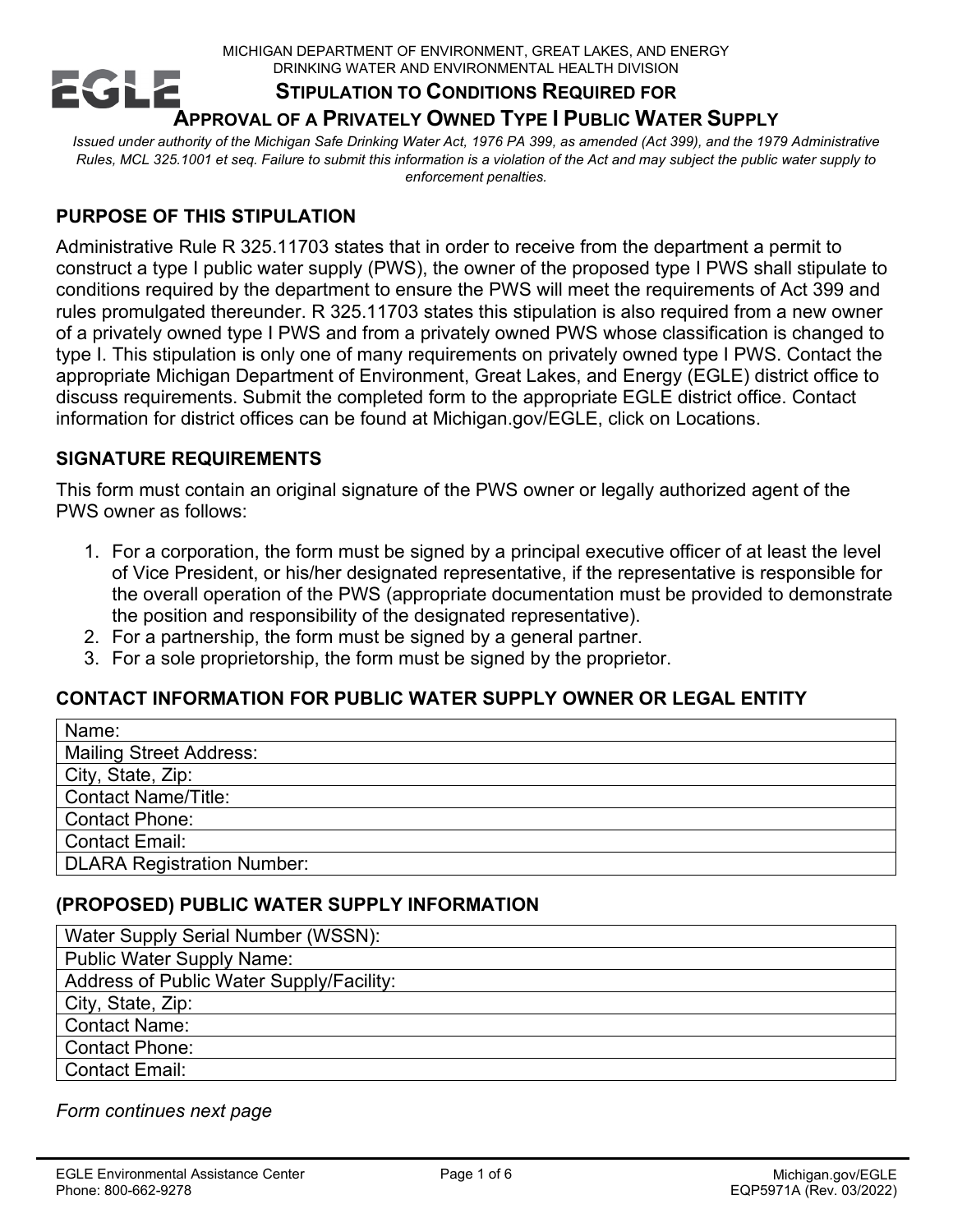# **STIPULATE TO CONDITIONS**

The undersigned must stipulate to all conditions.

#### **The undersigned hereby stipulates to the following conditions as required under R 325.11703(2)(c), (3), and (4), and Act 399 325.1010:**

*(Initial each item below)*

- \_\_\_\_\_1. Obtained a proof of refusal to accept ownership or operational responsibility of the water supply through a formal resolution from the local governing entity. (R 325.11705(2))
	- 2. Supply water to the public according to Act 399 and the Administrative Rules in such a manner as to assure all users of a sufficient quantity of water under adequate pressure and a quality of water meeting the state drinking water standards. (R 325.11706(1))
	- \_\_\_\_\_3. If the opportunity presents itself in the future, owner agrees to transfer the ownership and operation of the entire PWS to a governing body by an acceptable agreement between the parties as required under R 325.11706(2).
- \_\_\_\_\_4. Provide or obtain easements, or isolation areas, or both, and abandon wells as required under R 325.11709.
- \_\_\_\_\_5. Provide service connections to not more than the number provided for in the permit to construct as required under R 325.11710.
- \_\_\_\_\_6. Receive department approval in writing before transferring ownership of the supply as required under R 325.11711.
- 7. Provide completed and signed Operator Designation Form for Community Water Supply, form EQP5854.
- 8. Establish and maintain an escrow fund under R 325.11707 to R 325.11708 in the amount of \$: .

#### **PUBLIC WATER SUPPLY OWNER OR LEGALLY AUTHORIZED AGENT**

Print Name:

Signature: \_\_\_\_\_\_\_\_\_\_\_\_\_\_\_\_\_\_\_\_\_\_\_\_\_\_\_\_\_

| Title: |  |  |  |
|--------|--|--|--|

| <b>Notary Public</b>       |
|----------------------------|
| Signature:                 |
| Date:                      |
| County: _____              |
| <b>Commission Expires:</b> |

If you need this information in an alternate format, contact [EGLE-Accessibility@Michigan.gov](mailto:EGLE-Accessibility@Michigan.gov) or call 800-662-9278.

EGLE does not discriminate on the basis of race, sex, religion, age, national origin, color, marital status, disability, political beliefs, height, weight, genetic information, or sexual orientation in the administration of any of its programs or activities, and prohibits intimidation and retaliation, as required by applicable laws and regulations. Questions or concerns should be directed to the Nondiscrimination Compliance Coordinator at [EGLE-NondiscriminationCC@Michigan.gov](mailto:EGLE-NondiscriminationCC@Michigan.gov) or 517-249-0906.

This form and its contents are subject to the Freedom of Information Act and may be released to the public.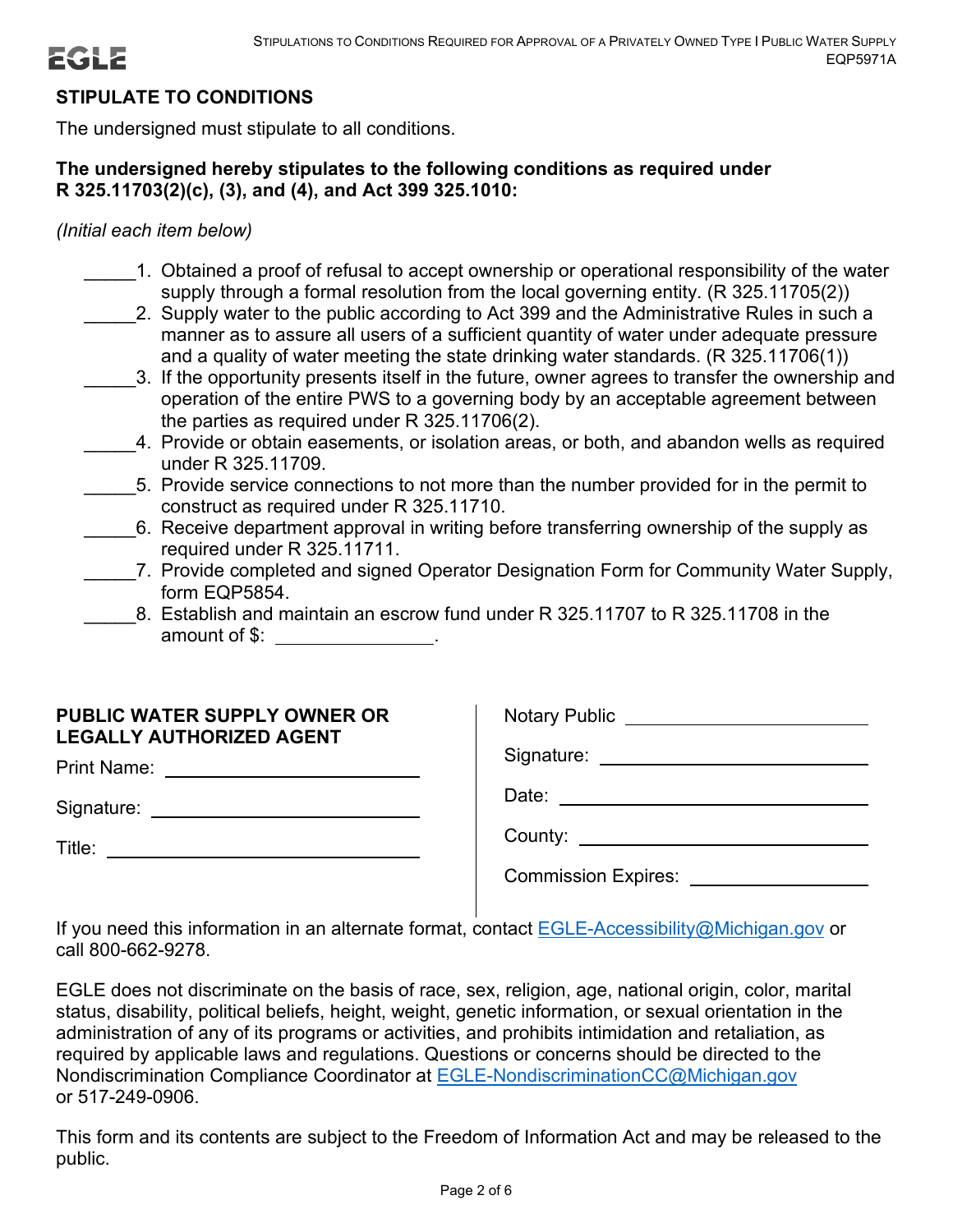# **ATTACHMENT TO STIPULATION: RULES APPLICABLE TO PRIVATELY OWNED TYPE I PUBLIC WATER SUPPLIES**

# **PART 17. OWNERSHIP OF PUBLIC WATER SUPPLIES**

#### **R 325.11701 Purpose.**

Rule 1701. The purpose of this part is to prescribe certain requirements and procedures in accordance with section 10 of the act for private ownership of certain type I public water supplies when public ownership cannot be achieved.

History: 1979 AC.

#### **R 325.11702 Intent.**

Rule 1702. Regulatory jurisdiction over public water supplies in this state is for the declared purpose of protecting the public health and to assure that public water supplies and waterworks systems are properly planned, constructed, maintained, and operated. It is a well established principle in this state that type I public water supplies be operated and maintained in an effective manner at all times and that adequate provision be made for a continuing administrative authority to accomplish this objective. Department procedures which have been in effect have strongly encouraged public ownership of all type I public water supplies. Accordingly, it is the department's belief that all avenues must be thoroughly explored with local governmental units to achieve public ownership of those public water supplies. If it is determined by the department that a local unit of government will not accept responsibility for ownership and operation of a type I public water supply, specific procedures must be established prior to issuance of a permit for construction of waterworks systems associated therewith.

History: 1979 AC.

# **R 325.11703 Applicability and general requirements.**

Rule 1703. (1) Except as noted in this part, this part applies to both of the following:

(a) A private owner that proposes to construct a privately owned type I public water supply.

(b) A privately owned type I public water supply.

(2) The department shall approve a new privately owned public water supply only by issuance of a permit. To receive from the department a permit to construct a type I public water supply, the owner of the proposed type I public water supply shall perform all of the following:

(a) Submit to the department the information required under part 13 of these rules.

(b) Submit to the department proof of refusal to accept ownership or operational responsibility of that public water supply from the governing entity under whose jurisdiction the public water supply is included, as required under R 325.11705.

(c) On a form provided by the department, stipulate to conditions required by the department to ensure the public water supply will meet the requirements of the act and these rules. At a minimum, the conditions shall include all of the following:

(i) Supply water to the public according to the act and these rules and transfer the supply to the governmental entity by an acceptable agreement between the parties as required under R 325.11706.

(ii) Establish and maintain an escrow fund under R 325.11707 to R 325.11708. This paragraph does not apply to facilities that are required to be licensed by the state, such as manufactured housing communities and health care facilities.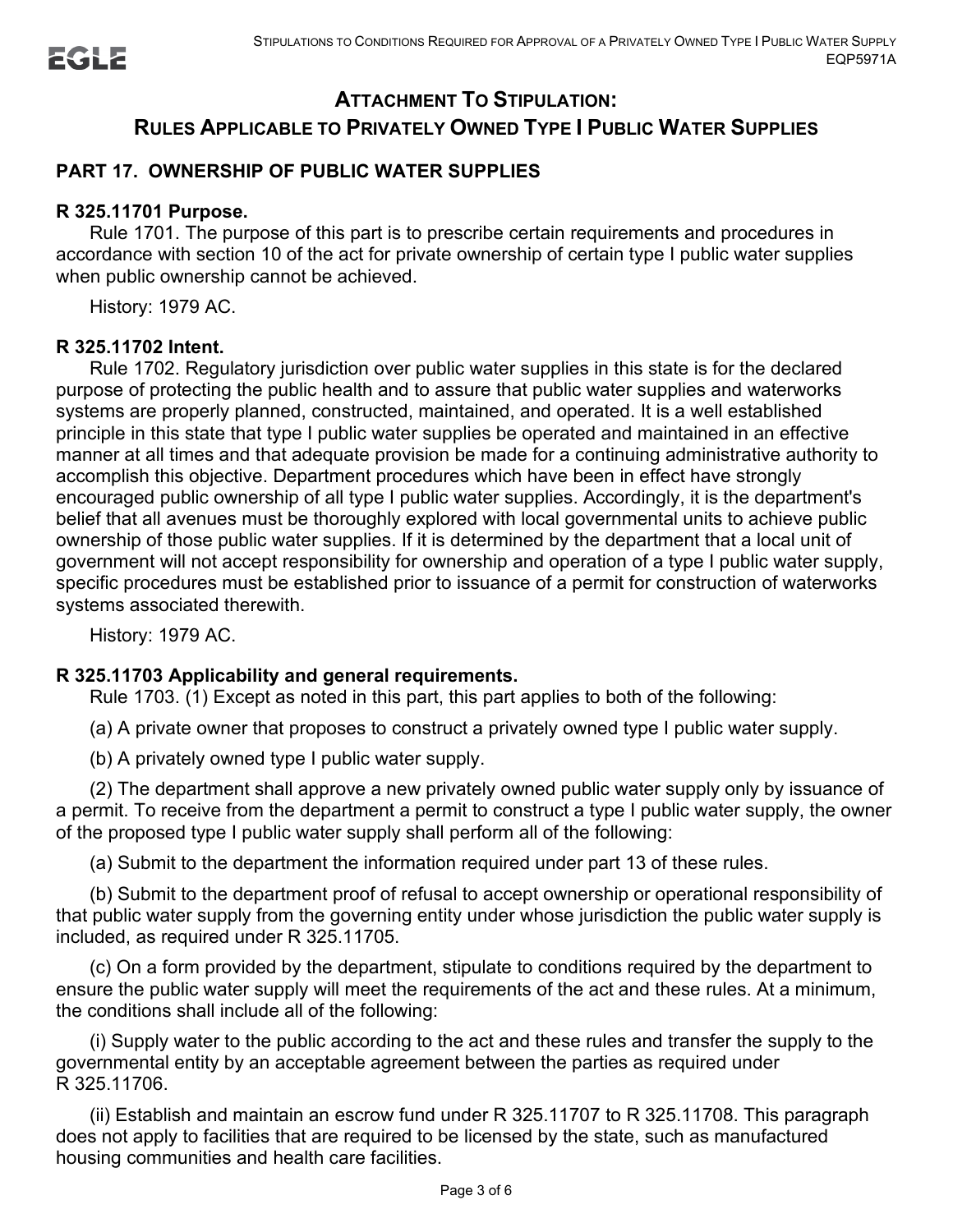**EGLE** 

(iii) Provide or obtain easements, or isolation areas, or both, and abandon wells as required under R 325.11709.

(iv) Provide service connections to not more than the number provided for in the permit to construct as required under R 325.11710.

(v) Receive department approval before transferring ownership of the supply as required under R 325.11711.

(vi) Provide contact information of system operation personnel as required under R 325.11712.

(3) A privately owned public water supply whose classification under part 5 of these rules changes to type I shall comply with subrule (2) (b) and (c) of this rule.

(4) A new owner of a privately owned type I public water supply shall comply with subrule (2) (b) and (c) of this rule as required under R 325.11711.

History: 1979 AC; 2009 AACS.

#### **R 325.11704 Delegation of acceptance of ownership and operational responsibility of water supply by city, village, or township.**

Rule 1704. A city, village, or township may delegate to a county, authority, district, or other public entity the acceptance of ownership and operational responsibility of any water supply within its jurisdiction. This delegation may be considered by the department to be adequate public ownership to meet the requirements of the act and these rules.

History: 1979 AC.

# **R 325.11705 Private ownership of type I public water supply permitted; proof of refusal to accept ownership or operational responsibility by governmental entity.**

Rule 1705. (1) If the department determines that ownership and operation of a type I public water supply by a local governmental agency is not practical for a particular public water supply, private ownership shall be allowed with adequate provisions to assure a continuous operation of the public water supply which meets the requirements of the act and these rules.

(2) The department shall not accept plans and specifications from, nor shall a permit be issued to, an owner of a proposed type I public water supply which is to be privately owned unless proof of refusal to accept ownership or operational responsibility of that public water supply is submitted in a formal resolution of the governing body of a city, county, village, township, or other governmental entity under whose jurisdiction the public water supply is included, or where proof of refusal is established to the satisfaction of the department.

History: 1979 AC; 2015 AACS.

# **R 325.11706 Stipulations by owner of privately owned type I public water supply.**

Rule 1706. (1) At the time an owner of a type I public water supply which is, or is proposed to be, privately owned submits plans and specifications to the department, the owner shall stipulate that the public water supply shall be operated in such a manner as to assure the customers or users thereof a sufficient quantity of water under adequate pressure and a quality of water meeting the state drinking water standards.

(2) The owner of a type I public water supply, which is proposed to be privately owned, shall stipulate to transfer the ownership and operation of the entire public water supply to a governing body of a city, village, or township, or its designated public entity, by an acceptable agreement between the parties, and with prior approval by the department.

History: 1979 AC.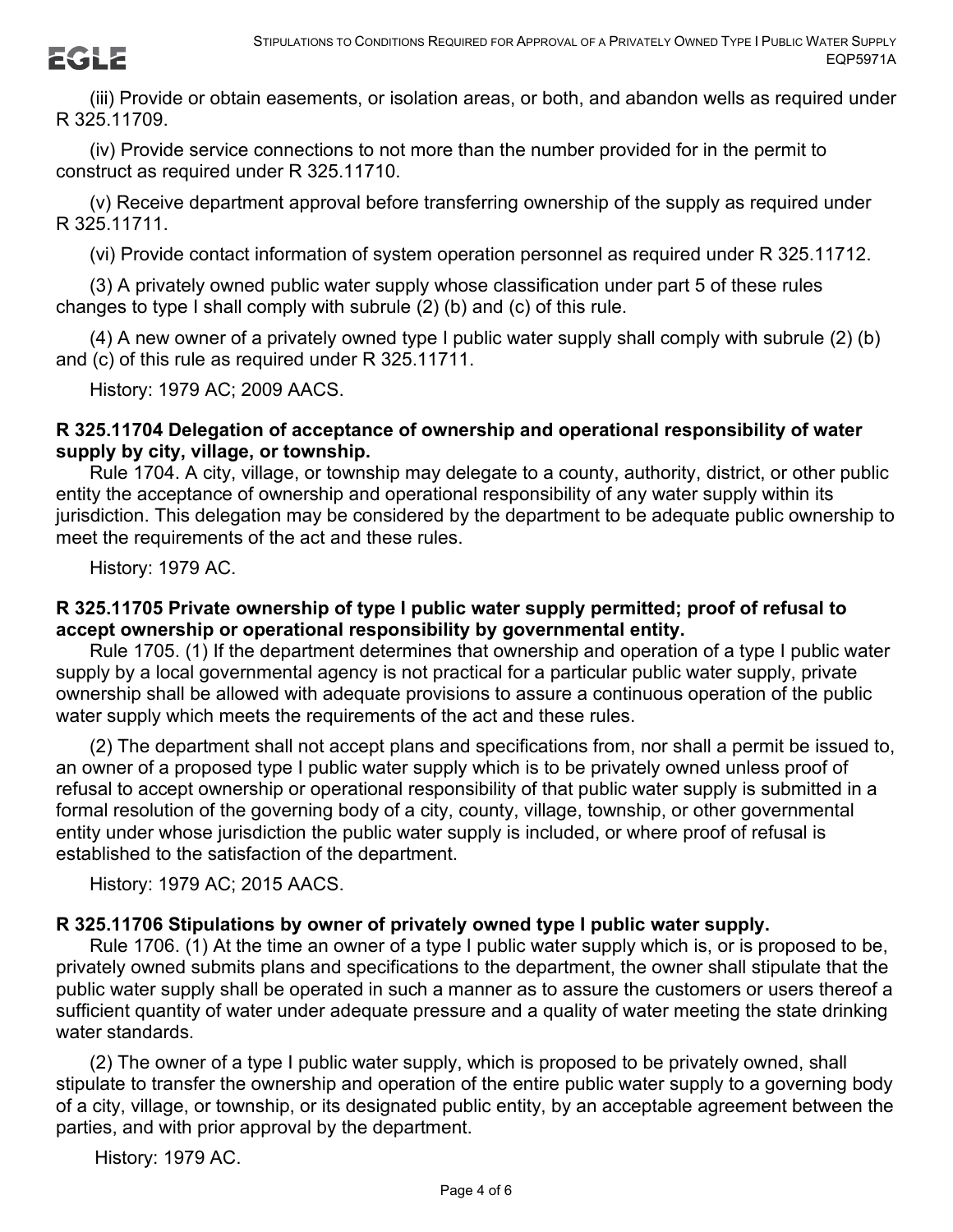# **R 325.11707 Escrow fund.**

Rule 1707. (1) The purpose of a continuing cash escrow fund is to be available to the department for immediate repairs, improvements, operations, or maintenance of the public water supply if the owner fails to meet the responsibilities under the act and these rules.

(2) The amount of the escrow fund required shall be calculated on the basis of \$500.00 per living unit proposed to be served by the public water supply, but in no case shall the escrow fund amount be less than \$10,000.00, or exceed \$50,000.00.

(3) Upon establishment of a written agreement between the privately owned public water supply and the governing body of a city, village, or township which establishes a date certain by which the privately owned public water supply ownership shall be transferred to that governing body, the department may reduce the amount of the required escrow fund.

(4) When the ownership of a privately owned public water supply is transferred, the department shall authorize return of the escrow fund and accrued interest to the owner from which the public water supply was transferred.

(5) When additional living units are added, a type I public water supply with an established escrow fund shall recalculate the escrow amount based on the sum of existing and proposed number of living units and increase its escrow fund accordingly.

History: 1979 AC; 2009 AACS.

#### **R 325.11708 Removal and replacement of funds from escrow account.**

Rule 1708. (1) Upon a determination by the department that removal of funds from an escrow account is required, only the director or his designated agent may remove funds from the escrow account to make the necessary corrections.

(2) The owner of a privately owned type I public water supply shall replace all funds removed from the account by the director or his designated agent as required for needed improvements or corrections to the waterworks system within 90 days after removal of the funds to maintain the account at the original level.

(3) If the financial institution that created the escrow fund sends notice that it intends to terminate the escrow fund, the public water supply shall obtain an alternate escrow fund within 30 days after termination.

History: 1979 AC; 2009 AACS.

#### **R 325.11709 Privately owned public water supply; easements; isolation area for wells; abandonment of wells.**

Rule 1709. (1) The owner of a public water supply which is proposed to be privately owned shall provide or obtain all necessary easements for any portion of the waterworks system which is not located in the public right-of-way.

(2) The isolation area for wells serving a public water supply which is, or is proposed to be, privately owned shall be defined in the plans and specifications submitted to the department pursuant to the act and part 13 of these rules and shall be considered to be a part of the waterworks system.

(3) If the wells associated with a privately owned waterworks system are abandoned, ownership or easements shall be retained as may be necessary for the operation of the remainder of the waterworks system. The procedures for abandonment of wells shall be in accordance with the requirements of the act and part 8 of these rules.

History: 1979 AC.